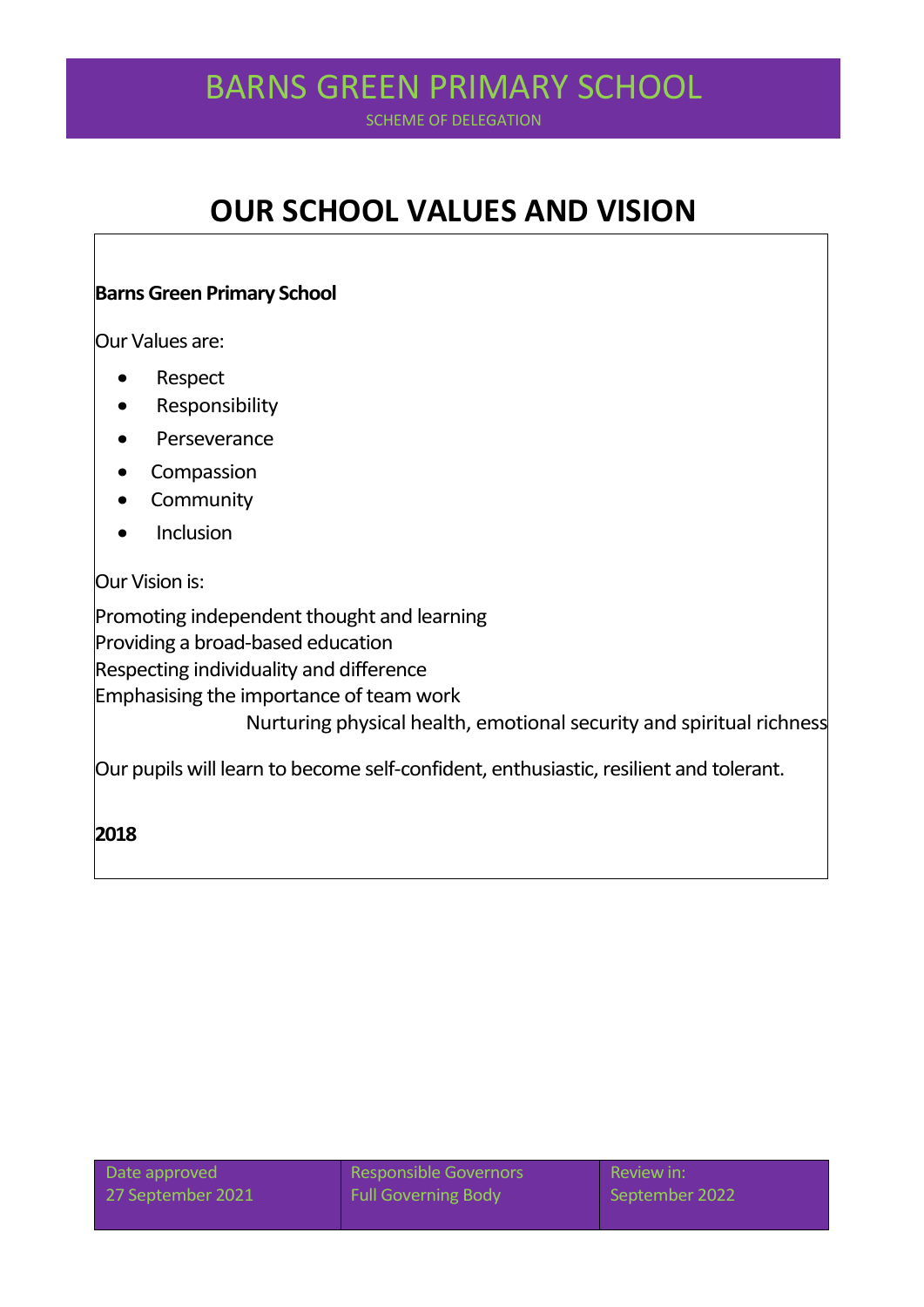### BARNING GIVELIN FININIARY SCHOOL BARNS GREEN PRIMARY SCHOOL

SCHEME OF DELEGATION

The Governing Body of Barns Green Primary School is responsible for the financial management of the school to ensure the best possible education for its pupils.

Many governing body responsibilities can be delegated to committees or individuals. To ensure sound financial control, this policy statement specifies the decisions of the full governing body with regard to which financial functions it chooses to delegate to a committee and which to an individual. Where responsibility has been delegated, all decisions and actions taken will be reported back to the full governing body and properly recorded.

The policy takes into account:

- I. The West Sussex Scheme for Financing Schools
- II. Schools' Financial Regulations
- III. Schools' Financial Procedures
- IV. School's Standing Orders on Procurement and Contracts

Governors do not incur any personal liability in respect of anything done honestly, reasonably and in good faith in exercising their power to spend a school's budget share, or delegating that power to the Headteacher. The governing body, as a corporate body, is accountable for all actions taken in its name by individuals or committees to which it has delegated functions. Where the Headteacher delegates tasks to other members of staff, the Headteacher remains accountable to the governing body.

The full governing body will review this policy annually.

Signed: .............................................................Dated: ............................... Chair of Governors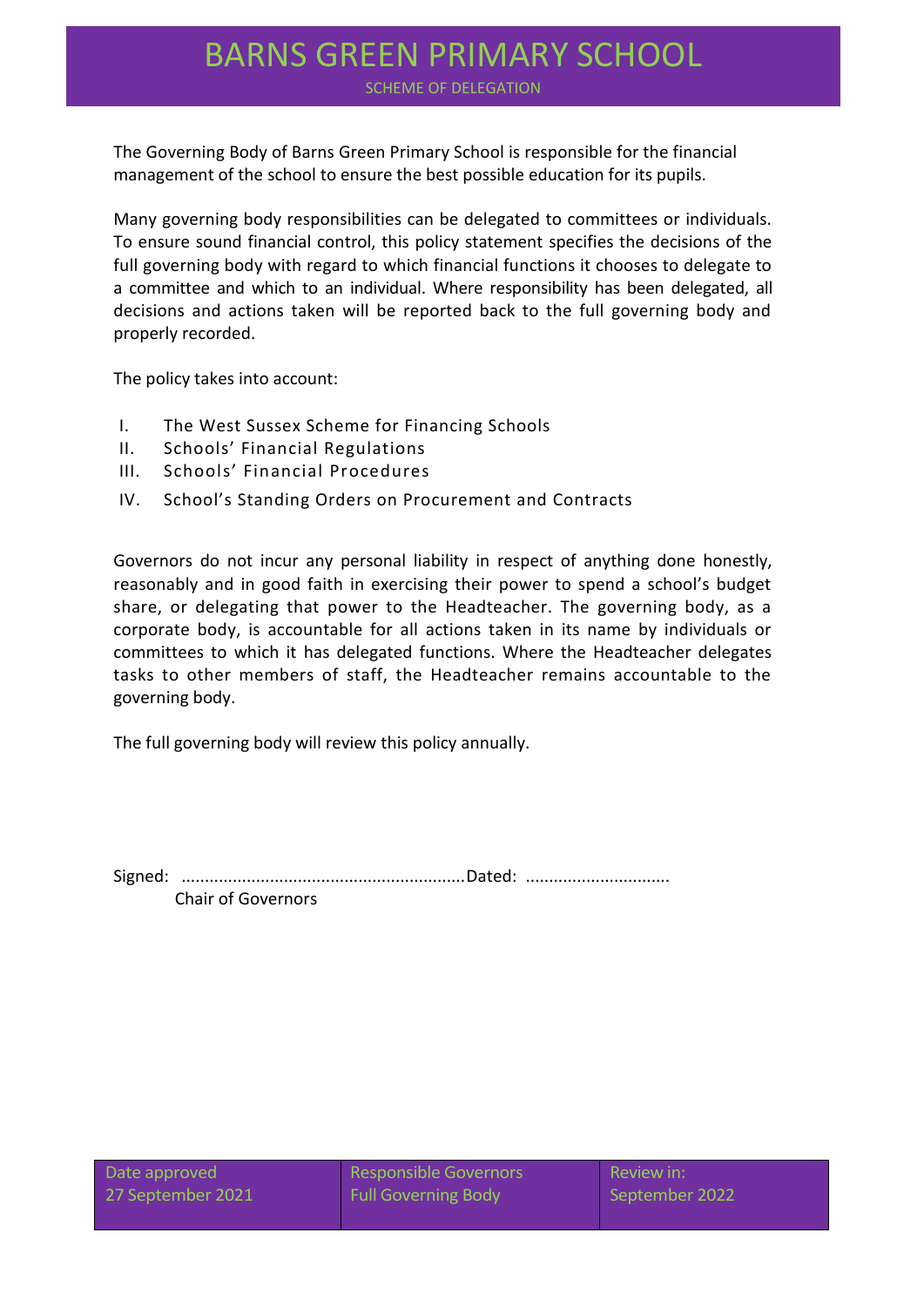# BARNING GIVEEN FINING INTO SCHOOL BARNS GREEN PRIMARY SCHOOL

SCHEME OF DELEGATION

#### **TERMS OF REFERENCE FOR THE DELEGATION OF THE FINANCIAL POWERS AND DUTIES OF THE GOVERNING BODY**

Each governing body is responsible for the financial management of its school. In order to allow the school to function efficiently, delegation to the Headteacher, and possibly to other members of staff, will be necessary. The extent and level of any such delegation is for each governing body to determine.

Activities are listed in alphabetical order and not according to level of importance.

| <b>Activity</b>                                                                                                                                                                                                        | Gov. Body | <b>Accounting</b> | <b>Head</b> | <b>Staff</b> | <b>Comments</b>                                                                                                                                                                      |
|------------------------------------------------------------------------------------------------------------------------------------------------------------------------------------------------------------------------|-----------|-------------------|-------------|--------------|--------------------------------------------------------------------------------------------------------------------------------------------------------------------------------------|
| $\vert$ 1<br>Adhering<br>to<br>accounting<br>policies and guidelines issued by the<br><b>County Treasurer</b>                                                                                                          |           | Committee(s)      |             |              |                                                                                                                                                                                      |
| 2.<br>Maintaining accurate,<br>reconciled and up to date records to<br>provide financial and statistical<br>information.<br>3.<br>Arranging security of<br>buildings, furniture, equipment, stock,<br>stores and cash. |           | <b>Assets</b>     |             |              | <b>Bursar</b><br>The Headteacher<br>then delegates<br>responsibility to the<br>Caretaker & School<br><b>Business Manager</b>                                                         |
| 4.<br>Maintaining an inventory of<br>all movable items of equipment and<br>security marking such items.                                                                                                                |           |                   |             | v.           | <b>School Business</b><br>Manager                                                                                                                                                    |
| 5.<br>Checking annually the<br>inventory to verify the location and<br>condition of each item of equipment.                                                                                                            |           |                   |             |              | This is delegated to<br>the Head who then<br>delegates<br>responsibility<br>to other staff. F&P<br>Committee will carry<br>out 'spot checks' on<br>an annual basis.<br>These will be |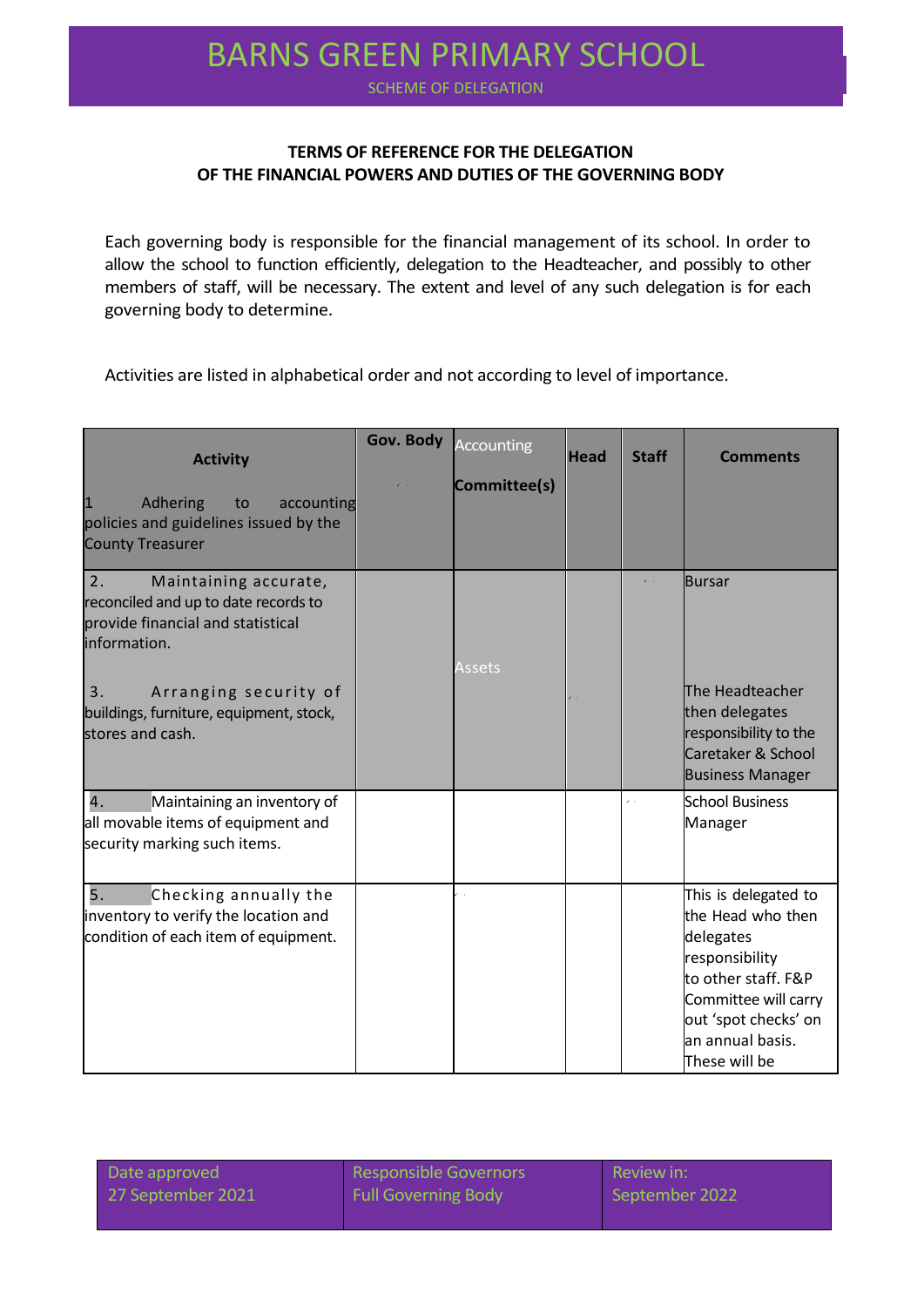### BARNING GIVEEN FINING INTO SCHOOL BARNS GREEN PRIMARY SCHOOL

|                                                                                                                                           |       |   | reported to the<br>Committee<br>and minuted.                                         |
|-------------------------------------------------------------------------------------------------------------------------------------------|-------|---|--------------------------------------------------------------------------------------|
| 6<br>Authorising the disposal of<br>unusable<br>or obsolete equipment<br>included on the inventory.                                       |       |   | Finance & Premises                                                                   |
| 7.<br>Maintaining a record of all<br>property borrowed by staff, including<br>the credit card.                                            | Audit |   | <b>Office Admin</b><br>Signing out book to<br>be created linked to<br>an asset list. |
| Availability of records and<br>8.<br>documents for inspection by the<br>County Treasurer's Management Audit<br>Section.                   |       |   | <b>School Business</b><br>Manager                                                    |
| 9.<br>Implementing<br>recommendations arising from an<br>audit inspection.                                                                |       | Ķ |                                                                                      |
| Receiving the report from an<br>10.<br>audit inspection and the response to<br>the Action Plan.                                           |       |   |                                                                                      |
| Adopting and promoting a<br>11.<br>Confidential Reporting Policy.                                                                         |       |   |                                                                                      |
| 12.<br>Maintaining a register of<br>pecuniary and business interests for<br>governors.                                                    |       |   | Clerk                                                                                |
| Maintaining a register of<br>13.<br>pecuniary and business interests for<br>staff.                                                        |       |   | <b>Bursar</b>                                                                        |
| Providing reconciled bank<br>14.<br>statements to the County Treasurer's<br>Schools Financial Support Unit within<br>notified timescales. |       |   | <b>Bursar</b>                                                                        |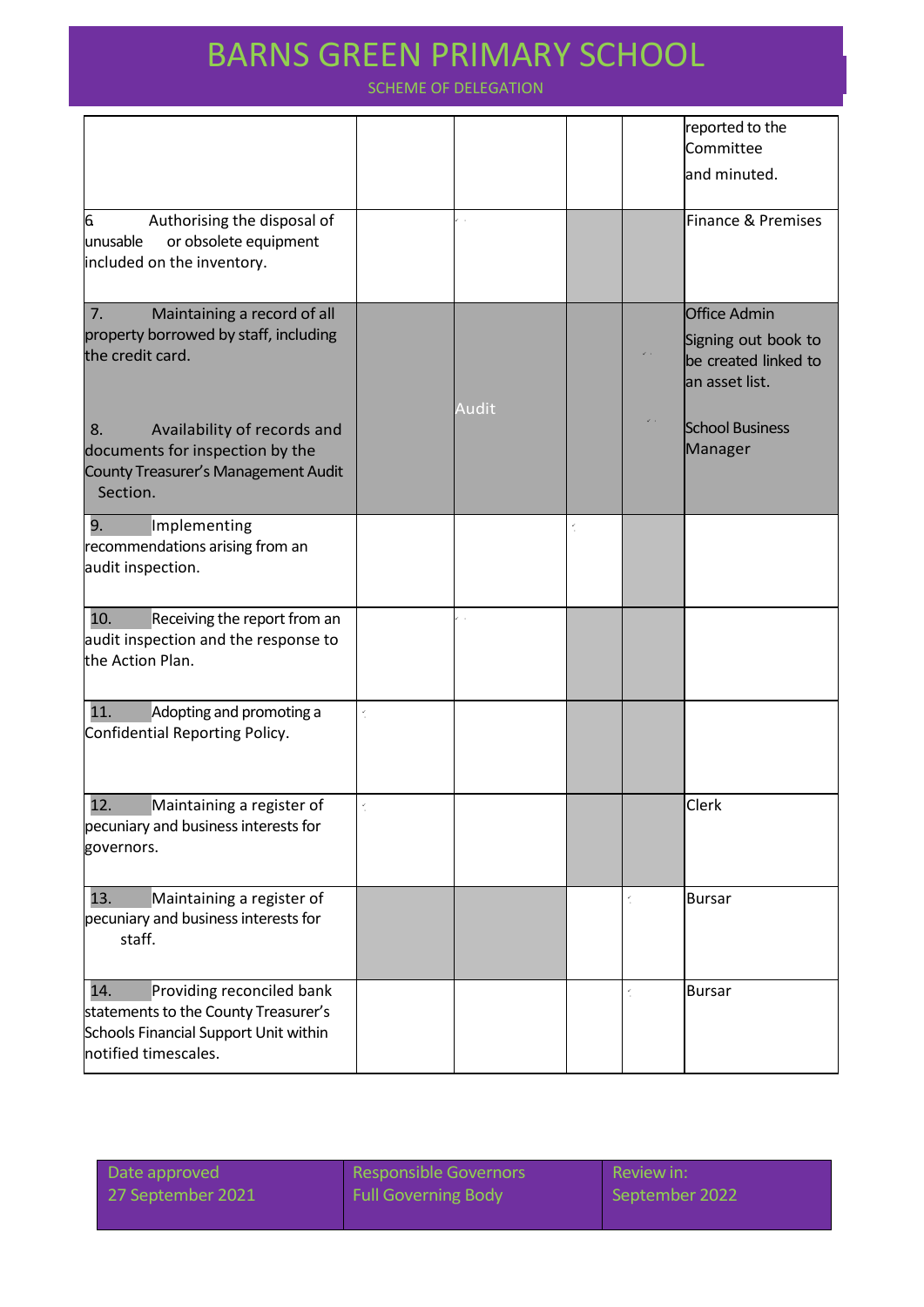### BARNS GREEN PRIMARY SCHOOL BARNS GREEN PRIMARY SCHOOL

| 15<br>Maintaining a record of all    |                  |                 |    | <b>Bursar</b>          |
|--------------------------------------|------------------|-----------------|----|------------------------|
| cash holdings in the school.         |                  |                 |    |                        |
|                                      |                  |                 |    |                        |
|                                      |                  |                 |    |                        |
| 16.<br>Signing of all cheques drawn. |                  |                 | Ý. | Head, Bursar, 2 x      |
|                                      |                  |                 |    | <b>Senior Teachers</b> |
|                                      |                  |                 |    |                        |
|                                      |                  |                 |    | Every cheque will      |
|                                      |                  |                 |    | require 2 signatures   |
|                                      |                  | <b>Budget</b>   |    |                        |
| Overseeing the preparation<br>17.    |                  |                 |    | Finance & Premises     |
| of the annual budget plan and        |                  |                 |    |                        |
| ensuring it links to the             |                  |                 |    |                        |
| priorities established by the school |                  |                 |    |                        |
| self-evaluation and the Asset        |                  |                 |    |                        |
| <b>Management and Premises</b>       |                  |                 |    |                        |
| Development plans.                   |                  |                 |    |                        |
| 18.<br>Approving the final budget.   | v.               |                 |    |                        |
|                                      |                  |                 |    |                        |
|                                      |                  |                 |    |                        |
|                                      |                  |                 |    |                        |
|                                      |                  |                 |    |                        |
| 19.<br>Notifying the approved        |                  |                 |    | <b>Bursar</b>          |
| budget to the LA by the agreed       |                  |                 |    |                        |
| timescale (31 May).                  |                  |                 |    |                        |
|                                      |                  |                 |    |                        |
| 20.<br>Monitoring income and         |                  |                 | Ķ  | Virements are          |
| expenditure and ensuring corrective  |                  |                 |    | monitored by the       |
|                                      |                  |                 |    | Finance & Premises     |
| action taken where necessary.        |                  |                 |    | Committee              |
|                                      |                  |                 |    |                        |
| 21.<br>Approving transfer between    |                  |                 |    | Head Teacher Limit =   |
| budget headings (virements) within   |                  |                 |    | £2000. This limit to   |
| agreed limits.                       |                  |                 |    | be reviewed            |
|                                      |                  |                 |    | annually               |
|                                      |                  |                 |    |                        |
|                                      | Governo          | <b>Expenses</b> |    |                        |
| Establishing procedures for<br>22.   |                  |                 |    |                        |
| governors to claim expenses          |                  |                 |    |                        |
|                                      |                  |                 |    |                        |
|                                      |                  |                 |    |                        |
|                                      |                  | lettings)       |    |                        |
|                                      | Income (includin |                 |    |                        |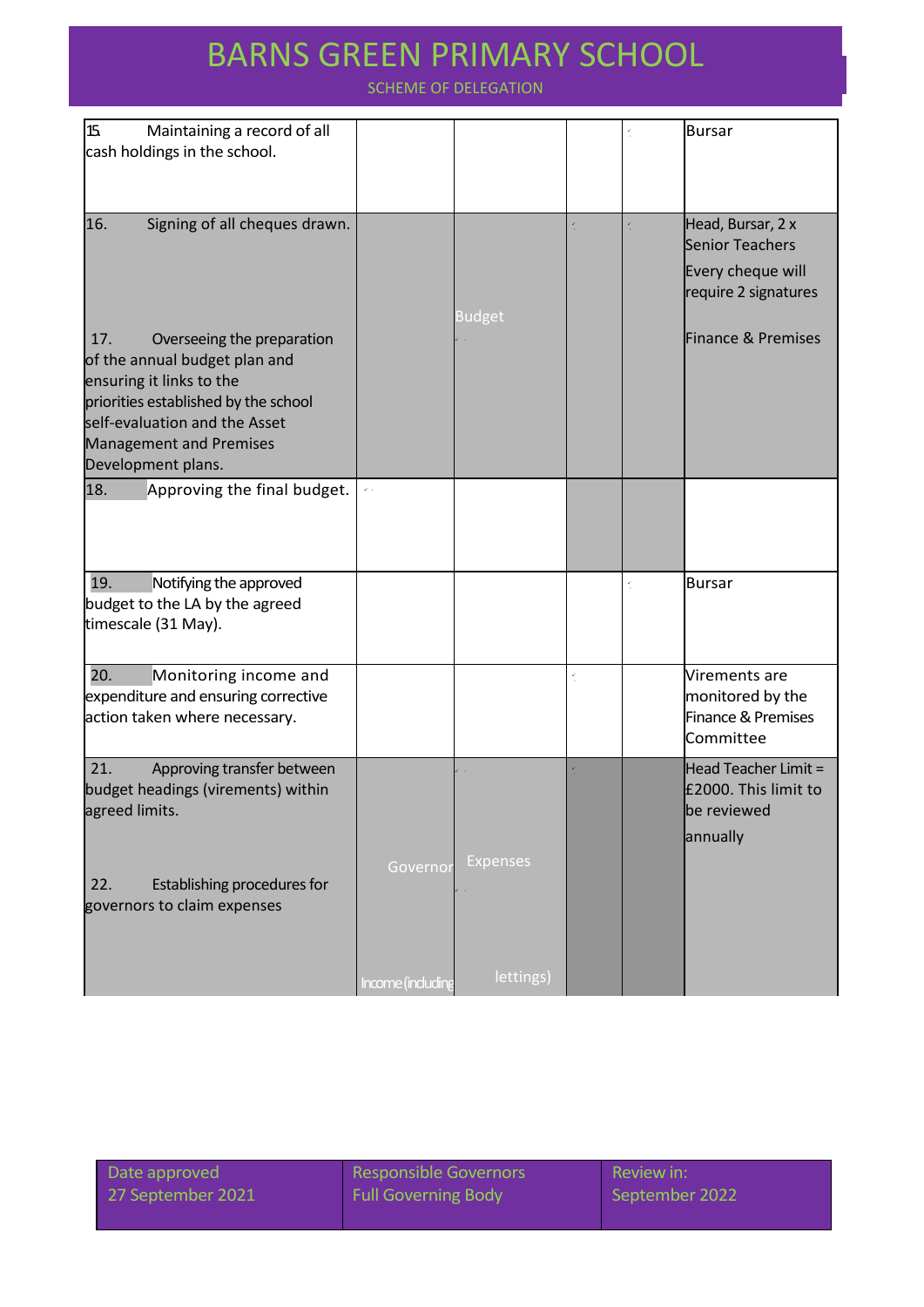# BARNS GREEN PRIMARY SCHOOL BARNS GREEN PRIMARY SCHOOL

| 23.<br>Approving a lettings policy<br>and fees<br>24.<br>Rendering accounts<br>promptly. Receipting and banking<br>promptly all income intact. Not<br>cashingpersonal cheques.<br>Recording cash passed from one |  | $\check{\cdot}$ | <b>Finance &amp; Premises</b><br>Committee set the<br>policy which the FGB<br>are required to<br>adopt.<br><b>School Business</b><br>Manager.                                                                                     |
|------------------------------------------------------------------------------------------------------------------------------------------------------------------------------------------------------------------|--|-----------------|-----------------------------------------------------------------------------------------------------------------------------------------------------------------------------------------------------------------------------------|
| person to another<br>Notifying Chief Internal<br>25.<br>Auditor where there is suspicion of<br>money laundering activity. (Detailed in<br>the Authority's Anti-Money<br>Laundering Policy)                       |  | $\check{\cdot}$ | All staff                                                                                                                                                                                                                         |
| 26.<br>Writing off debts                                                                                                                                                                                         |  |                 | Debts of £100 or<br>above must be<br>written off by the<br><b>FGB</b> and the<br>decision minuted.<br>Debts of £99.99 or<br>less can be written<br>off by the<br>Headteacher but this<br>decision must be<br>reported to the FGB. |
| 27.<br>Controlling systems, security<br>and privacy of data                                                                                                                                                      |  |                 | Head to delegate<br>to Bursar the<br>maintenance of<br>a keyholder list and<br>list of which<br>members of staff<br>have access to which<br>folder on the server.                                                                 |
| 28.<br>Registering under Data<br>Protection                                                                                                                                                                      |  |                 | Bursar. Hard copy to<br>be kept in the Policy<br>file in the School<br>Office.                                                                                                                                                    |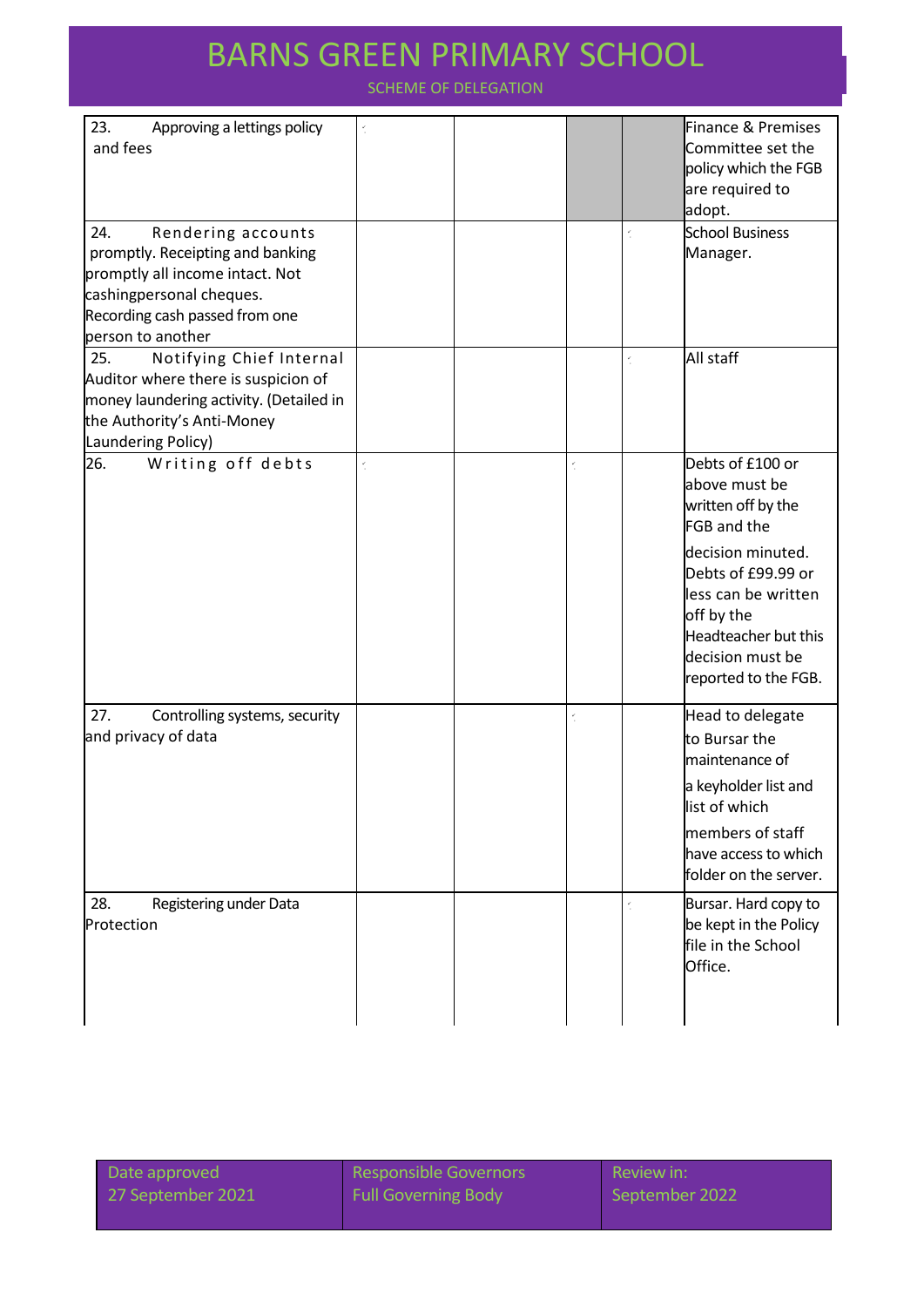## ATARVO GREEN PRIMARY SCHOOL BARNS GREEN PRIMARY SCHOOL

| 29.<br>Reviewing insurance cover in<br>the light of a risk assessment                                                           |                  |                                     |                 |                 | Clerk to minute<br>review.                                                                                                     |
|---------------------------------------------------------------------------------------------------------------------------------|------------------|-------------------------------------|-----------------|-----------------|--------------------------------------------------------------------------------------------------------------------------------|
| 30.<br>Setting aside funds in<br><b>Accumulating Fund</b>                                                                       |                  | Investment<br>Finance &<br>Premises |                 |                 |                                                                                                                                |
| <b>Orders and</b>                                                                                                               | Paying for Goods | Works and                           | <b>Services</b> |                 |                                                                                                                                |
| 31.<br>Ensuring that all contracts<br>and agreements conform with the<br><b>Standing Orders</b>                                 |                  |                                     |                 |                 | <b>School Business</b><br>Manager                                                                                              |
| 32.<br>Accepting quotations/tenders<br>and authorising orders/contracts for<br>goods, works and services up to<br>£75,000       |                  |                                     |                 |                 |                                                                                                                                |
| 33.<br>Accepting tenders<br>and authorising contracts for goods,<br>works and services between £75,000<br>and £150,000 in value |                  |                                     |                 |                 |                                                                                                                                |
| 34.<br>Receipting and custody of all<br>tenders                                                                                 |                  |                                     |                 | Ý,              | <b>School Business</b><br>Manager                                                                                              |
| 35.<br>Authorising staff to open<br>tenders                                                                                     |                  |                                     | $\checkmark$ .  |                 | Head, Bursar and one<br>Senior Teacher must<br>be present when<br>tenders are opened.                                          |
| 36.<br>Not making payments unless<br>goods have been received to the<br>correct price, quantity and quality<br>standard         |                  |                                     |                 | $\check{\cdot}$ | <b>Bursar. The Bursar</b><br>will make a<br>judgement call based<br>on support from the<br>individual who placed<br>the order. |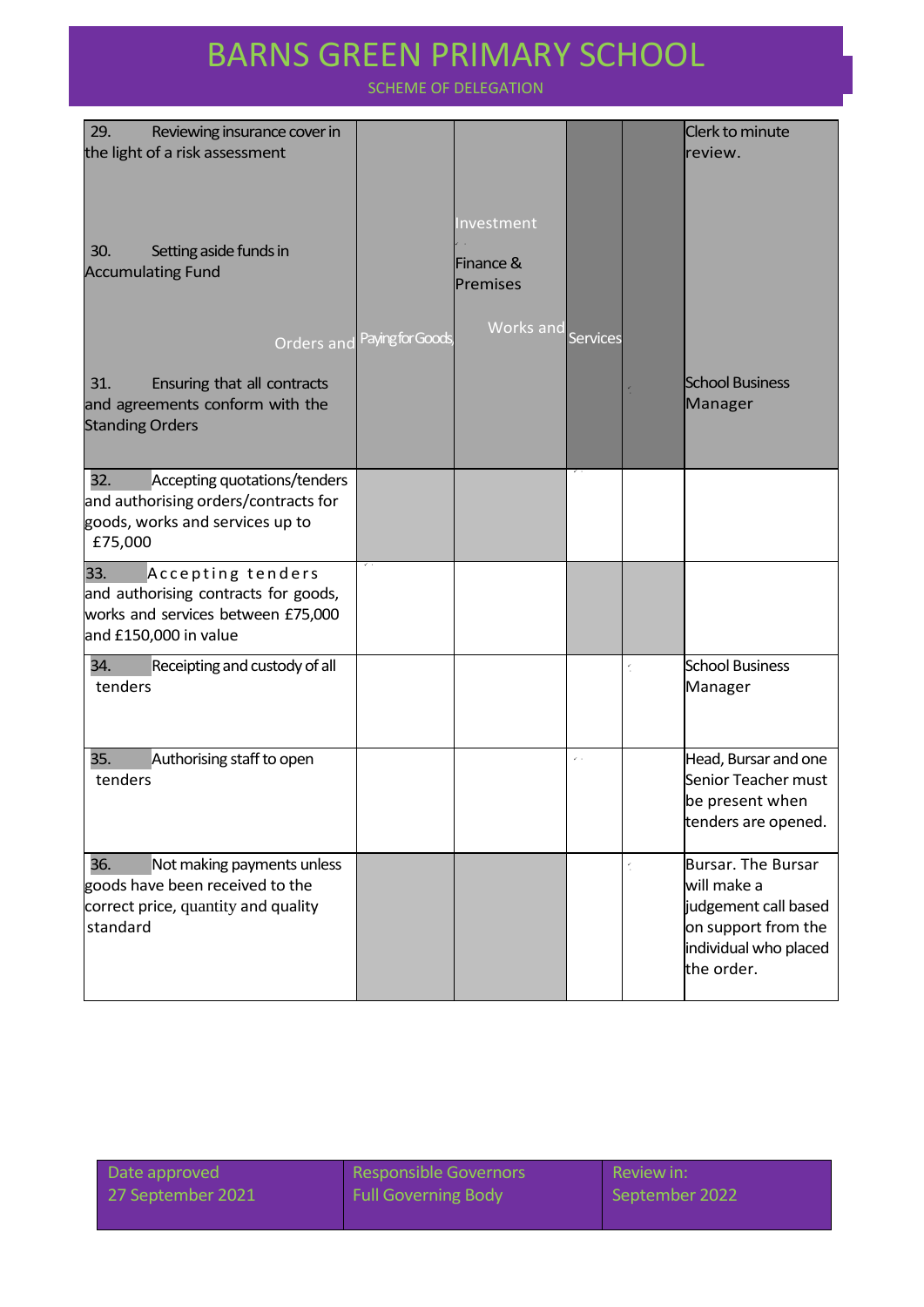## ATARVO GREEN PRIMARY SCHOOL BARNS GREEN PRIMARY SCHOOL

| 37.<br>Signing of all cheques drawn<br>& the online authorisation of all BACs<br>payments.                                            |                 |                 |    |    | Business Manager/<br>Headteacher/<br>Deputy Headteac                                                    |
|---------------------------------------------------------------------------------------------------------------------------------------|-----------------|-----------------|----|----|---------------------------------------------------------------------------------------------------------|
| 38.<br>Paying the correct person<br>and the correct amount supported by<br>an invoice.                                                |                 |                 |    | Ý. | This is the<br>responsibility of the<br>cheque signatory or<br><b>BACS</b> authoriser.<br><b>Bursar</b> |
| 39.<br>Retaining and storing<br>invoices, vouchers and other financial<br>records in a secure way for the defined<br>period (7 years) |                 |                 |    | Ý. | <b>Bursar</b>                                                                                           |
| 40.<br>Approving applications for<br><b>Business/Credit Cards</b>                                                                     |                 | and Pensions    |    |    | Finance & Premises                                                                                      |
| Notifying the County<br>41.<br>Treasurer of any matters affecting<br>payments to employees                                            | Salaries, Wages |                 |    |    | <b>Bursar</b>                                                                                           |
| 42.<br>Certifying pay documents and<br>other time records                                                                             |                 |                 | Ý. |    | Bursar to authorise<br>Headteacher                                                                      |
| 43.<br>Approving salary policy and<br>annually<br>reviewing Headteacher's salary                                                      |                 |                 |    |    | Delegated to the Pay<br>Committee                                                                       |
| Complying with VAT and CIT<br>44.<br>regulations                                                                                      |                 | <b>Taxation</b> |    |    | <b>Bursar</b>                                                                                           |
| Administering of voluntary<br>45.<br>funds                                                                                            | Voluntary       | <b>Funds</b>    |    |    | <b>Bursar</b>                                                                                           |